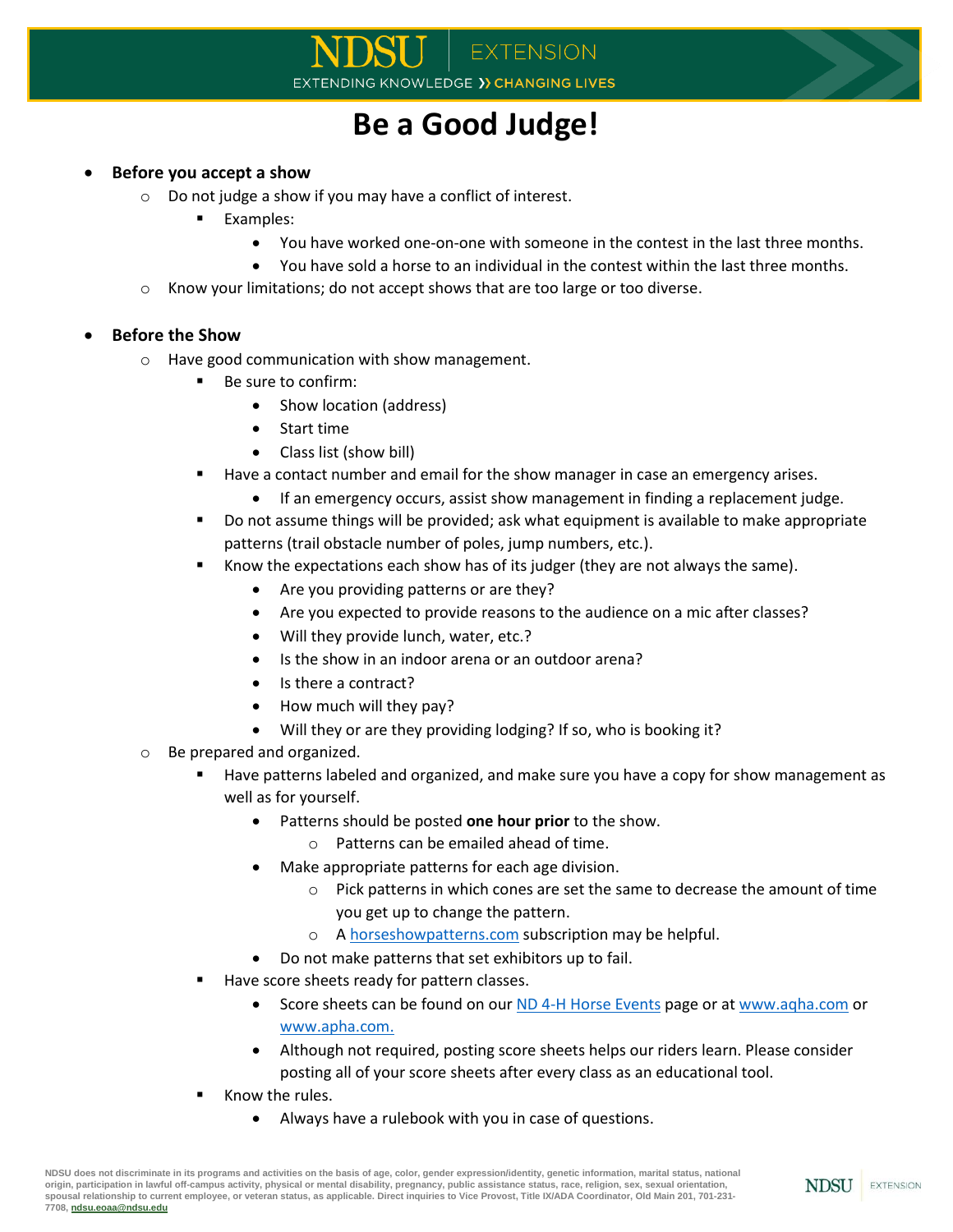- Quiz yourself on penalties prior to the show to refresh your memory.
- Understand the expectations (faults/penalties) in each class.
- Know what is legal and illegal in each class.
	- $\circ$  If an exhibitor is using illegal tack, take a minute to explain that so the individual can correct the problem **before** the next class.
	- o Advise exhibitors to read ou[r North Dakota 4-H Horse Shows Bit Rule Examples](https://www.ndsu.edu/fileadmin/4h/Projects/GBH093_Bit_Rule_Examples_and_Explanations_2019.pdf)  [and Explanations \(publication GBH093\).](https://www.ndsu.edu/fileadmin/4h/Projects/GBH093_Bit_Rule_Examples_and_Explanations_2019.pdf)
- Follow scoring systems set forth in the rulebook.
	- o Scoring systems help standardize judging.
	- $\circ$  Competitors know what they are being penalized for and can understand placings.
	- $\circ$  Scoring systems help justify placings when asked questions later in the day.
	- $\circ$  We highly recommend that you post your score sheet for exhibitors.
- Mark the date.
	- Put the show/contest on your calendar right away so you do not schedule over it.
	- Put the contact name, number and email for the show manager in your calendar.

## **At The Show**

- o Be a good judge.
	- Dress appropriately.
		- Judges should wear long-sleeved shirts, khakis (or something similar) and a cowboy hat Blazers are optional. You want to look like the judge, not an exhibitor.
		- Clothing should be ironed, boots polished, and a hat should be clean and shaped.
		- Lead by example: No one ever should have a question as to who is the judge!
	- Arrive on the grounds *promptly* and on time (no more than an hour ahead of the start time).
	- Proceed immediately to show management. Do **not** stop in the barns to talk with exhibitors.
	- What to bring:
		- Carry a rulebook with you at *all times.*
		- Carry a notepad, clipboard or binder with you.
		- Score sheets can be found on ou[r NDSU 4-H Horse Events website.](https://www.ndsu.edu/4h/member_information/programs_events/state_4_h_contests/horse_events/)
		- Cary extra pens/pencils.
		- Bring ChapStick and/or sunscreen (even for your hands).
		- Have a judges evaluation form.
		- Have gait call or penalty cheat sheets.
		- Have a ladder sheet for larger classes.
		- Bring extra clothing and rain gear (even extra boots) just in case.
		- Bring a whistle in case you need to excuse someone during a jumping/trail class.
		- Bring **two** extra stopwatches if possible for timed events.
		- Bring a marker to set on the ground to mark your spot for showmanship to ensure consistency.
	- Know the procedure for each class.
		- Set a routine for each class and consistently follow that routine.
		- Write down the name of your volunteers for gait, announcer and, if you have one, ring steward. Make sure you discuss class procedures with them.
			- o Example:
				- Have a horse waiting at the showmanship cone when the next horse gets here in the pattern.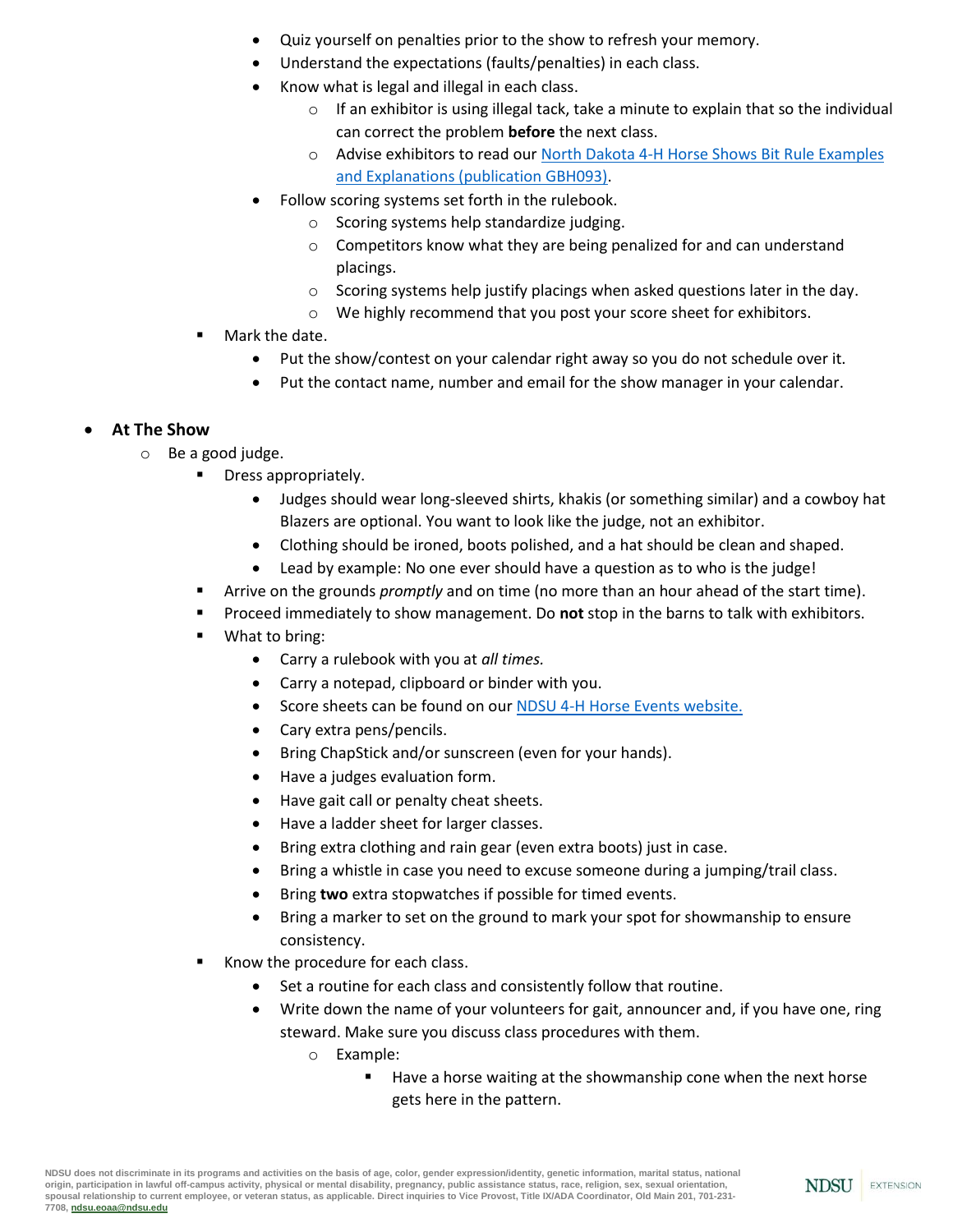- Be in the pen before the class is called. Position yourself where you feel comfortable to observe the class.
- Set your tie breakers **before** each class to minimize unforeseen bias.
- Pay attention to the class; watch everyone.
	- Do not chitchat with the ring steward during a class.
	- Be clean and organized in your note keeping to answer questions later in the day.
	- Watch horses as they enter the pen.
	- Pick a spot to sit where you can see the entire pattern (and horse's foot placement if judging trail).
- Copy exhibitor numbers correctly.
- **Be impartial, no matter who is showing. Treat each contestant with respect and dignity.**
- Be consistent in what you are looking for in each class according to the rulebook.
	- Bring your same attention and respect to the rider at 7 a.m. as you would at 7 p.m.!
- Remember, safety should be your No. 1 priority. If a horse is unsafe, pulling it to the middle or asking the rider to leave is better than endangering the whole class.
- Always double-check your placings.
	- If you use a ring steward as a scribe, always double-check the scores; remember, you are responsible for making sure the placings are correct. Talk to show management to see if **they** are going to double-check scores; that can save you time.
- Award the ribbon the exhibitor deserves that day.
	- Remember, you are judging exhibitors against a standard, not against each other.
	- Some classes may not have blue ribbon performances. If no one deserves a blue that day, do not award one.
		- o *Do not give in to the pressures of an angry parent; be cordial, extend grace and point the parent to the rulebook.*
		- o **The aim is to help our youth grow and learn in their horsemanship skills.**
	- Remember, a blue ribbon is an above-average, near perfect performance with very few mistakes; red is a good to average performance consisting of some mistakes and other bobbles; and a white ribbon is a below-average performance (see Danish system guideline sheet).
	- If an exhibitor receives a white ribbon for a fault that can be changed before the next class to improve the ribbon placing, take time to point it out.
		- $\circ$  Examples: forgot their number, is using illegal tack, completed the pattern on the wrong side of the cone, etc.
	- Work to minimize complaints while still following the rules set for each class.
		- Make sure you always have someone with you when an exhibitor/parent approaches you for any reason.
		- Ideally, follow the show manager's grievance policy. If the manager does **not** have one, you can follow the [ND 4-H Policy](https://www.ndsu.edu/fileadmin/4h/Staff_Resources/Table_of_Contents___Policy_Manual__update_9.17.2018_.pdf) (Page 5).
		- Have the **exhibitor** talk to you and **not** the parent.
		- Refrain from answering questions during the course of the horse show.
- Be easy to work with; flexibility is key when judging.
- Be willing to answer questions and ready to explain your decisions.
	- This is where keeping good notes comes in handy!
- Check with show management to determine breaks and when you will break for lunch, dragging the arena or arena setup.
- Remember that exhibitors put a lot of time and effort into preparing and transporting their horses to show to you.